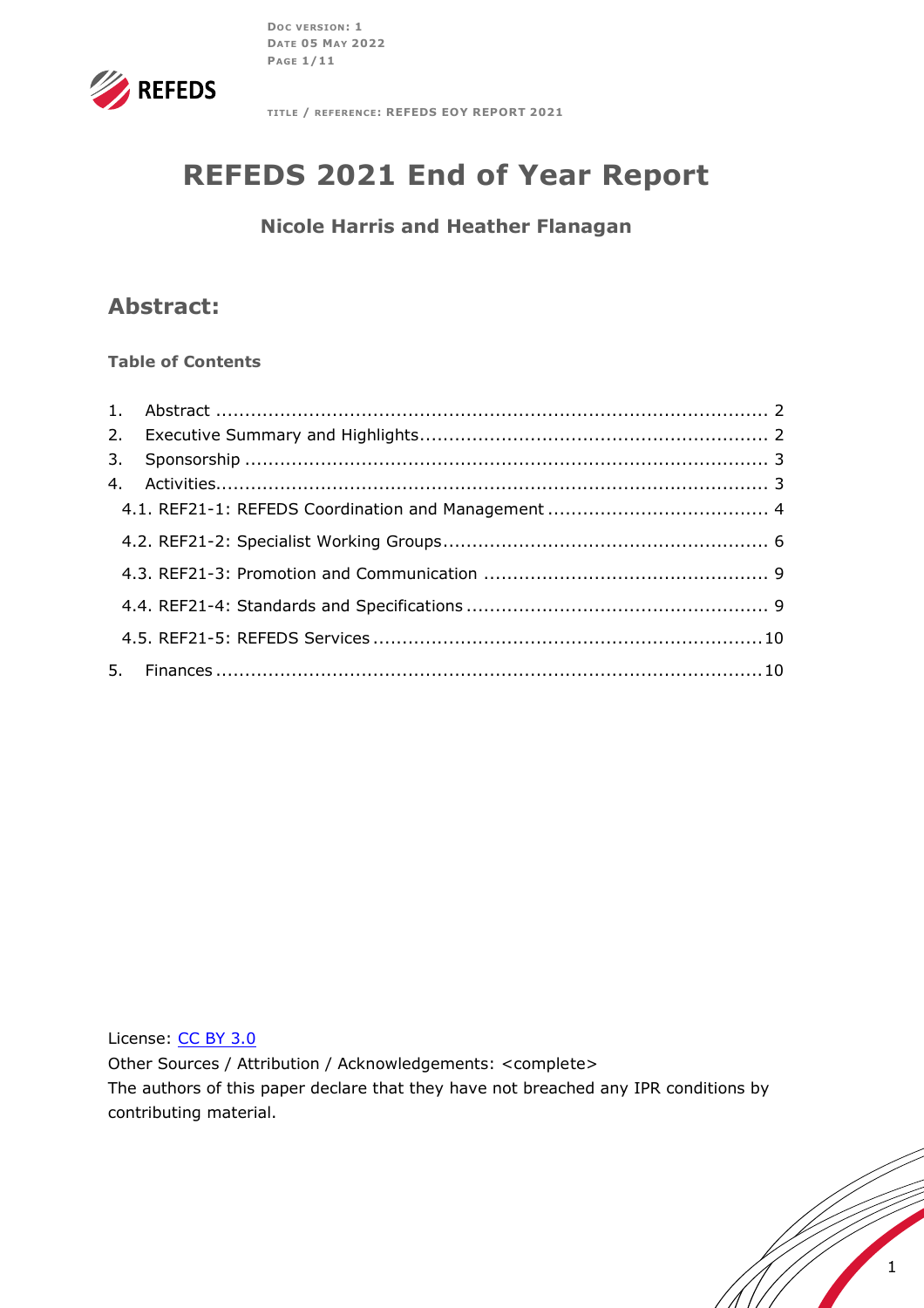

# <span id="page-1-0"></span>**1. Abstract**

This report provides an overview of the work carried out by REFEDS during 2021 as well as the costs incurred in the same period. The workplan for 2021, as approved by the REFEDS SC and supported by the sponsors can be found online at: [https://refeds.org/work/.](https://refeds.org/work/)

This report is mainly aimed at the REFEDS Sponsors, to highlight the achievements in relation to the expenditures and the yearly sponsorships.

# <span id="page-1-1"></span>**2. Executive Summary and Highlights**

This document provides an update on the progress made by REFEDS in the various work packages that were part of the [REFEDS 2021 Workplan.](https://wiki.refeds.org/display/WOR/2021+Workplan+-+Proposed) REFEDS continued its work in 2021 to strengthen its position as the reference and harmonisation body for best practices for federation operators, and saw an increasing amount of outreach to the service provider community (particularly scholarly publishers) over the course of the year.

2021 continued to challenge engagement with our community due to the ongoing pandemic and impact of COVID-19. Meetings had been scaled back in 2020, and continued to follow this constrained pattern in 2021. REFEDS Working Groups, however, continued more or less as normal.

The following highlights for the year should be noted:

- The community met in two virtual meetings in June and December 2021.
- The Metadata Explorer Tool went through a much-needed code refresh.
- The community responded to six [Consultations.](https://wiki.refeds.org/display/CON)
- The REFEDS Steering Committee received excellent community feedback on a new strategic plan.
- The REFEDS Schema Editorial Board (SEB) brought two schema under its governance: the ldapPublicKey schema, often used for SSH key management in LDAP, and voPerson 2.0, an attribute schema heavily used by the research community. The SEB also

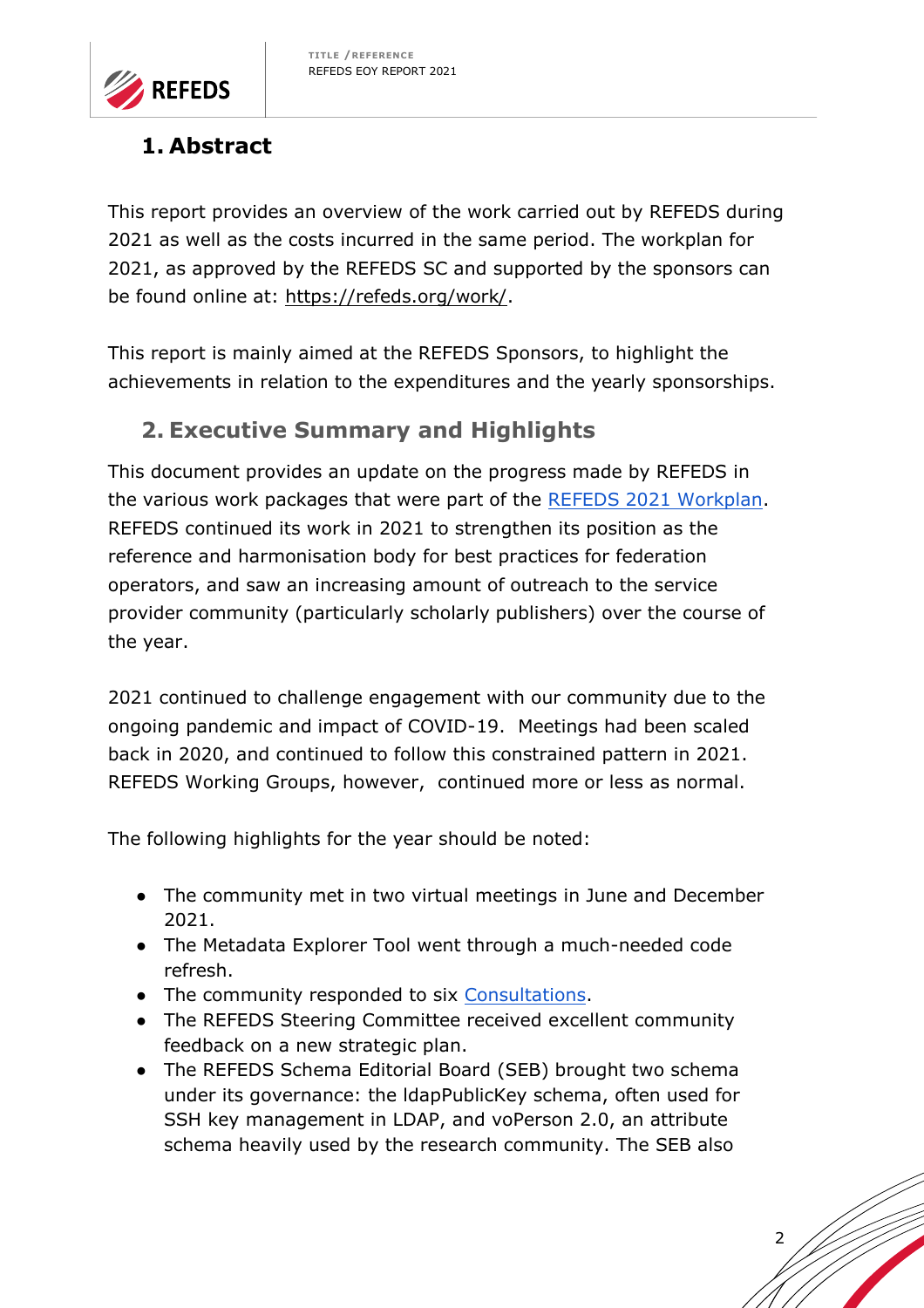

released eduPerson (202111) with the addition of the eduPersonAnalyticsTag attribute.

• 95 Working Group meetings were held across the working group portfolio.

# <span id="page-2-0"></span>**3. Sponsorship**

The sponsorships for 2021 were handled according to the established sponsorship model in use since 2015. This model includes sponsorship levels (platinum, gold, silver, and bronze) with an associated amount for each of the levels. The list of current sponsors is shown in the table below:

| Sponsorship Levels | Organisations                               |
|--------------------|---------------------------------------------|
| PLATINUM           | InCommon, JISC, GARR, NORDUnet              |
| <b>GOLD</b>        | Renater, SURFnet, SWITCH                    |
| <b>SILVER</b>      | RedIRIS, LIGO, CANARIE, Internet Society    |
| <b>BRONZE</b>      | Australian Access Federation, CESNET, TENET |

In total these organisations contributed 69000 EUR in sponsorship; see [Section 5. Finances](#page-9-1) for a detailed overview of the expenditures.

# <span id="page-2-1"></span>**4. Activities**

REFEDS work is organised in sets of work items via an annual workplan. Each year REFEDS participants are solicited to provide inputs for possible work areas. A short list is created with the expected budget associated with each work area. The REFEDS Steering Committee is then asked to approve the list and to define the initial priorities (accordingly with specific wishes from the sponsors if any). Once the plan is ready, the REFEDS sponsors will be asked to provide feedback via the mailing list or via a consultation meeting.

Each work package covers area of work that are in line with REFEDS goals of:

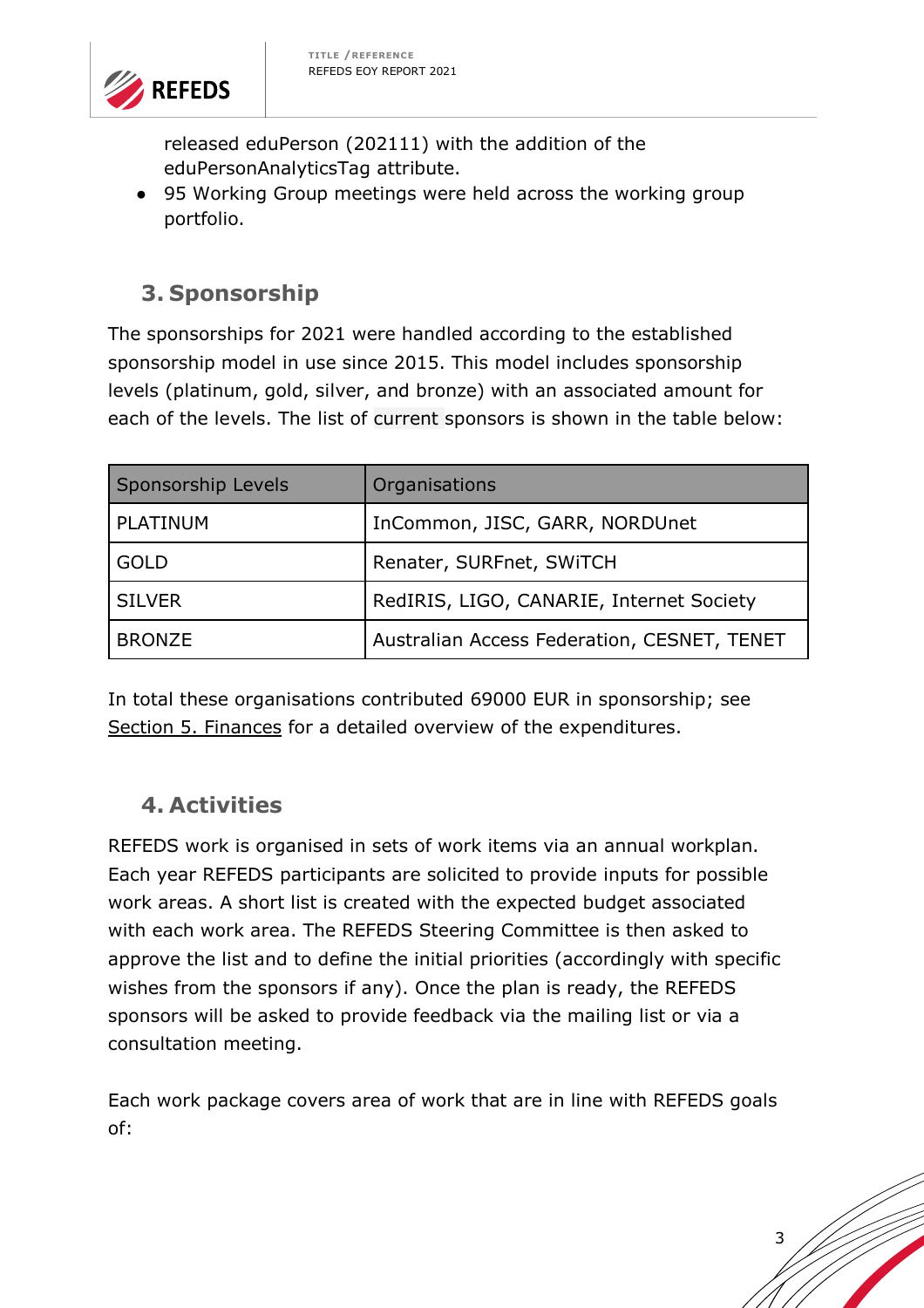

- Representing the needs for the research and education community in the wider space of access and identity management;
- Addressing inter-federation issues and trying to offer some solutions for these;
- Engaging more actively with other communities interested in identity federations;
- Enhancing international collaborations among participants by sharing best practices and possibly contributing to the creation and/or adoption of new standards.

A high level view of the annual workplan, once approved, is available on the REFEDS website: [https://refeds.org/our-work.](https://refeds.org/our-work) A more detailed view is available on the wiki and may be updated as the community and the work evolves: [https://wiki.refeds.org/display/WOR/2022+Workplan.](https://wiki.refeds.org/display/WOR/2022+Workplan)

# <span id="page-3-0"></span>**4.1. REF21-1: REFEDS Coordination and Management**

*AIM: to progress REFEDS position as an important player within the access and identity management space internationally and to build on established relationships.*

### 4.1.1. Meetings, Presentations, and BoFs

REFEDS took a very purposeful decision in 2020 not to facilitate the main meetings due to the pressure on federation operators and other related parties to meet new due demands brought about by the pandemic and to reduce the amount of time spent online. It was also felt that it was more appropriate to spend time focusing on the practical results of the working group meetings rather than more generalised information sharing. This decision continued to guide the thoughts and planning for 2021.

A REFEDS Steering Committee strategy meetings were held online over the course of the year and resulted in the first draft of a REFEDS Strategic Plan. That plan went out for community consultation in June 2021 and was discussed extensively at the virtual meeting held that month. Community feedback was positive, and the plan has evolved accordingly. A final version of the strategic plan will be published in early 2022.

4

REFEDS coordinated the following meetings:

● REFEDS [online](https://refeds.org/meetings/42nd) (June 2021)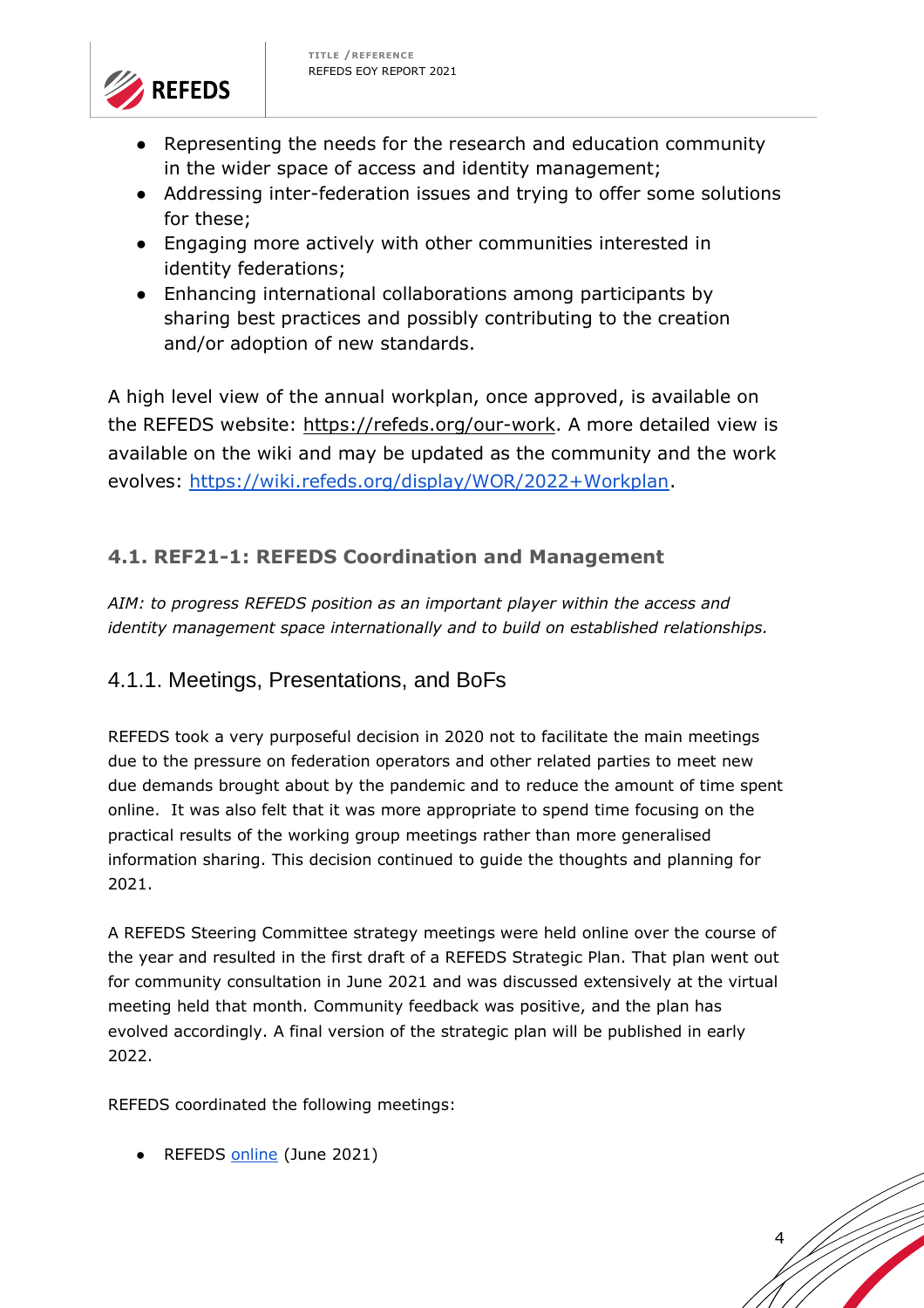

REFEDS [online](https://refeds.org/meetings/43rd) before the Internet2 CAMP conference (September 2021)

All other REFEDS meetings happened at the working group or committee level, with many working groups meeting weekly. A total of 95 working group meetings were held (as compared to 100 in 2020).

# 4.1.2. Maintain the [REFEDS Blog](https://refeds.org/blog)

The REFEDS Blog saw more posts than in 2020 with six articles published.

- Request for Quotations: MET development:<https://refeds.org/a/2492>
- REFEDS 2020 End of Year Report:<https://refeds.org/a/2507>
- REFEDS Community Announces Publication of New Entity Categories: <https://refeds.org/a/2558>
- Next Steps for the GÉANT Code of Conduct:<https://refeds.org/a/2577>
- Indepth Conversations at REFEDS 43:<https://refeds.org/a/2746>
- How Do REFEDS Consultations Work?:<https://refeds.org/a/2749>

#### 4.1.3. REFEDS Annual Survey

The REFEDS Survey 2021 was answered by 33 of the known 87 federations globally, as compared to 50 respondents in 2020. A full version of the results will be presented at a [REFEDS 44](https://refeds.org/meetings/44th) and published to the REFEDS wiki at:

[https://wiki.refeds.org/display/OUT.](https://wiki.refeds.org/display/OUT) The following conclusions were drawn from the survey:



A series of recommendations for the REFEDS workplan were also made and will be discussed in the same meeting. These topics include:

- eIDAS vs eduGAIN and Integration
- MFA and statistics
- Support for various Microsoft products in a federation (Azure, Office 365, Active Directory)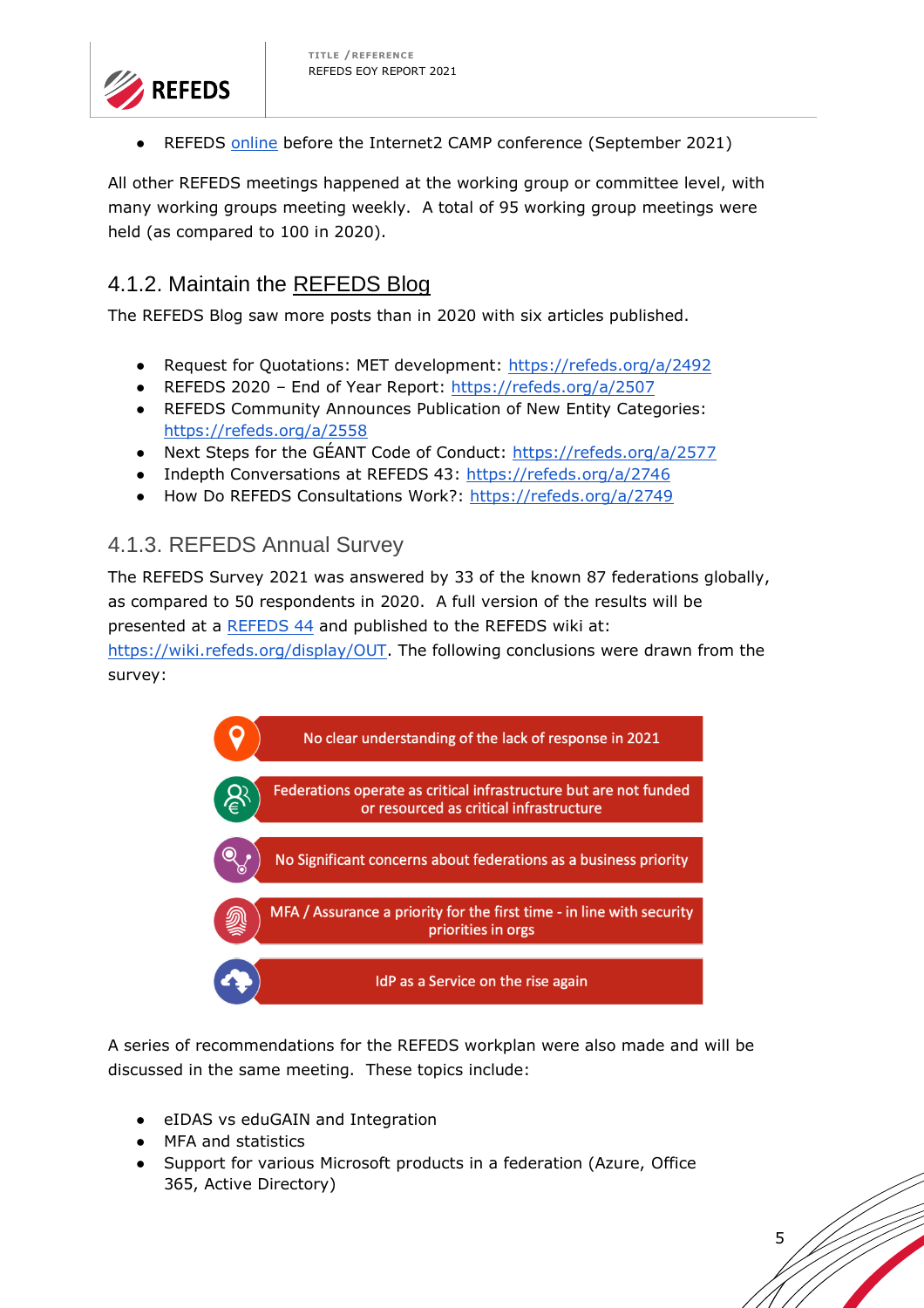

- Expanding the federation operator best practices to provide a more comprehensive guide for new/emerging federations
- Update the discovery guide
- Docker-based custom image to minimise the installation
- Plain language materials, written for end-users (researchers, librarians, administrators)

## 4.1.4. Contracts with Third Parties

REFEDS established a new contract with Z1 to bring the Metadata Explorer Tool code up to date. The three-year contract with Heather Flanagan remains in place until June 2022.

### 4.1.5. Sponsorships

At the start of each calendar year, invoices are automatically sent out to the current sponsors. New sponsors can join at any time and an active effort is made to expand the current sponsor base. There was no change to our sponsors in 2021.

### <span id="page-5-0"></span>**4.2. REF21-2: Specialist Working Groups**

*AIM: to provide infrastructure and support for evolving ideas and areas in the REFEDS community. REFEDS currently supports the following working groups.*

| <b>Group</b>                                                              | <b>Description</b>                                                                                                                                                                                                                                           | <b>Outcomes</b>                                                                                                                                                                                                                                                                                                                                                             |
|---------------------------------------------------------------------------|--------------------------------------------------------------------------------------------------------------------------------------------------------------------------------------------------------------------------------------------------------------|-----------------------------------------------------------------------------------------------------------------------------------------------------------------------------------------------------------------------------------------------------------------------------------------------------------------------------------------------------------------------------|
| <b>FOG</b><br>https://wiki.ref<br>eds.org/display<br>/GROUPS/FOG          | A closed mailing list for the REFEDS<br><b>Federation Operators Group, to</b><br>facilitate open discussions about<br>operational issues of running Research<br>and Education Identity Federations.                                                          | FOG is intended to be a<br>closed discussion group. No<br>specific outcomes are<br>expected.                                                                                                                                                                                                                                                                                |
| Sirtfi<br>https://wiki.ref<br>eds.org/display<br><b>GROUPS/SIRT</b><br>FI | The Security Incident Response Trust<br>Framework for Federated Identity<br>(Sirtfi) aims to enable the coordination<br>of incident response across federated<br>organisations. The working group is<br>currently considering requirements for<br>SIRTFI v2. | The Sirtfi working group<br>focused on Phase 3 of their<br>plan: "Establish the means<br>for proactive notification of<br>an account compromise<br>when it can be expected to<br>produce a substantial<br>impact to an at-risk SP<br>organisation." A<br>consultation for Sirtfi v2,<br>which features a new<br>requirement around<br>notification, is expected in<br>2022. |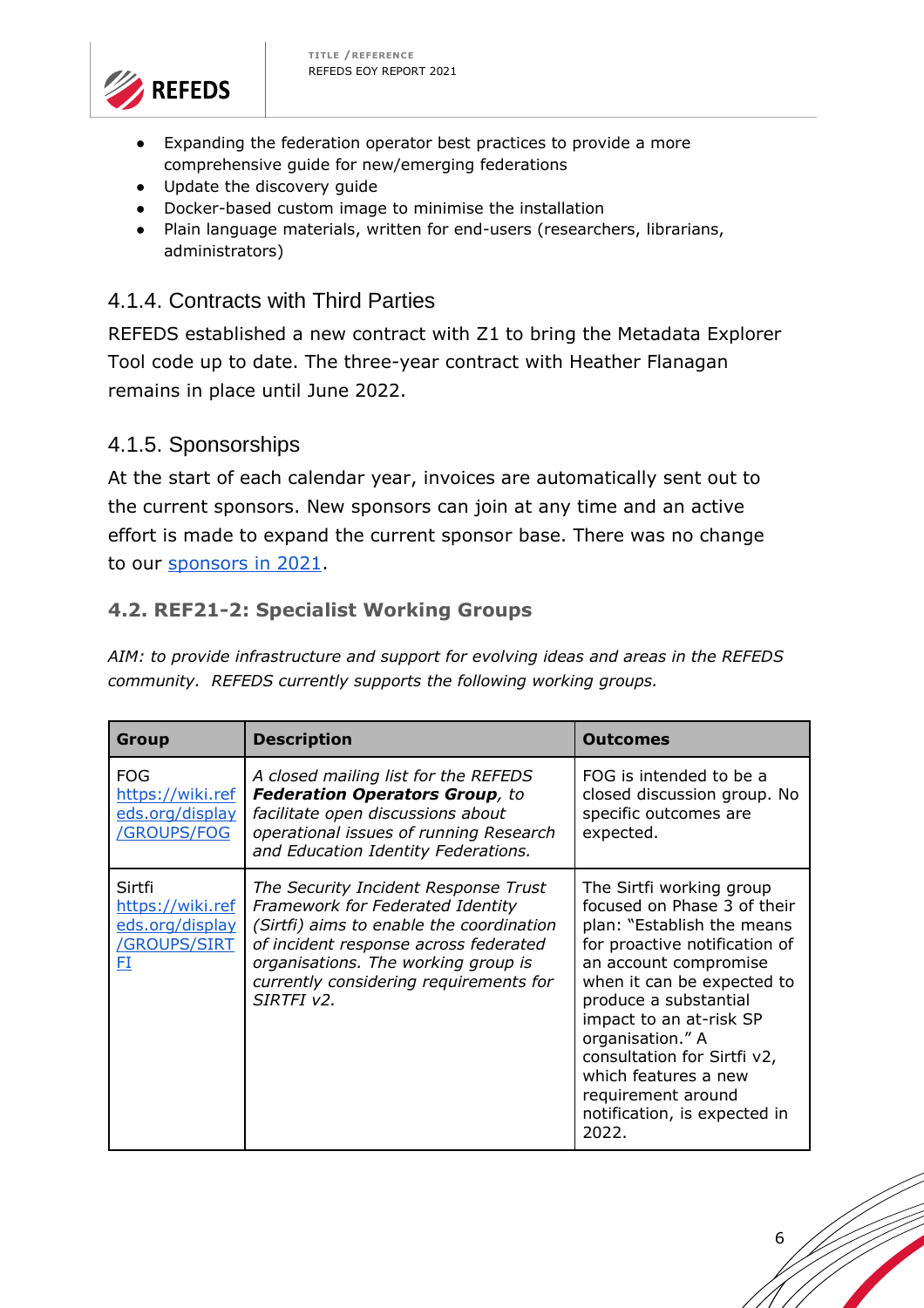

|                                                                                                                                          |                                                                                                                                                                                                                                                                                                                                                                                                                                                                                                                                                                                                                                                                                                              | The group met 23 times<br>in 2021.                                                                                                                                                                                                                            |
|------------------------------------------------------------------------------------------------------------------------------------------|--------------------------------------------------------------------------------------------------------------------------------------------------------------------------------------------------------------------------------------------------------------------------------------------------------------------------------------------------------------------------------------------------------------------------------------------------------------------------------------------------------------------------------------------------------------------------------------------------------------------------------------------------------------------------------------------------------------|---------------------------------------------------------------------------------------------------------------------------------------------------------------------------------------------------------------------------------------------------------------|
| Assurance<br>https://wiki.ref<br>eds.org/display<br>/GROUPS/Assu<br>rance+Working<br>$+$ Group                                           | The REFEDS Assurance WG was<br>established in 2016 to address the<br>needs in Research & Education (R&E) of<br>defining a minimal degree of identity<br>and authentication assurance. After<br>successful community consultations,<br>the first version of the REFEDS<br>Assurance Suite was published in 2017<br>and 2018, being comprised of the<br>REFEDS Assurance Framework (RAF),<br>the REFEDS Single Factor<br>Authentication Profile (SFA) and the<br><b>REFEDS Multi Factor Authentication</b><br>Profile (MFA).<br>The goal as of 2021 of this working<br>group is to<br>revisit and modernize the<br>specifications (formal review)<br>ensure test facilities are in place<br>to enable adoption | The Assurance working<br>group formed a subgroup<br>to focus on the MFA Profile.<br>The main working group<br>focused on developing<br>RAF2.0.<br>The group met 38 times<br>in 2021.                                                                          |
| <b>SPOG</b><br>https://wiki.ref<br>eds.org/display<br>/GROUPS/SPO<br><u>G</u>                                                            | This group, modeled off of FOG, will<br>provide a forum for Service Providers to<br>facilitate open discussions about<br>operational issues of running services<br>for Research and Education Identity<br>Federations such as deployment issues,<br>gaps in existing guidance, and other SP<br>specific concerns.                                                                                                                                                                                                                                                                                                                                                                                            | Activity in this group<br>remains sparse.                                                                                                                                                                                                                     |
| <b>Baseline</b><br>Expectations<br>https://wiki.ref<br>eds.org/display<br>/GROUPS/Base<br>line+Expectati<br>ons+Working+<br><b>Group</b> | The goal of this group is to define a<br>common set of expectations of all<br>participant organisations to establish a<br>baseline of trust in identity federations.<br>The material is based on the<br>InCommon Baseline Expectations,<br>modified for an international audience.                                                                                                                                                                                                                                                                                                                                                                                                                           | Initial community<br>consultation completed in<br>January 2021. The<br>guidance was published as<br>a formal REFEDS<br>specification:<br>https://refeds.org/baseline-<br>expectations.<br>The group went dormant<br>after the specification<br>was published. |
| Entity<br>Category<br>Support                                                                                                            | The goal of this working group is to<br>explore the potential development of<br>additional entity categories beyond                                                                                                                                                                                                                                                                                                                                                                                                                                                                                                                                                                                          | The working group<br>reviewed the conflicts and                                                                                                                                                                                                               |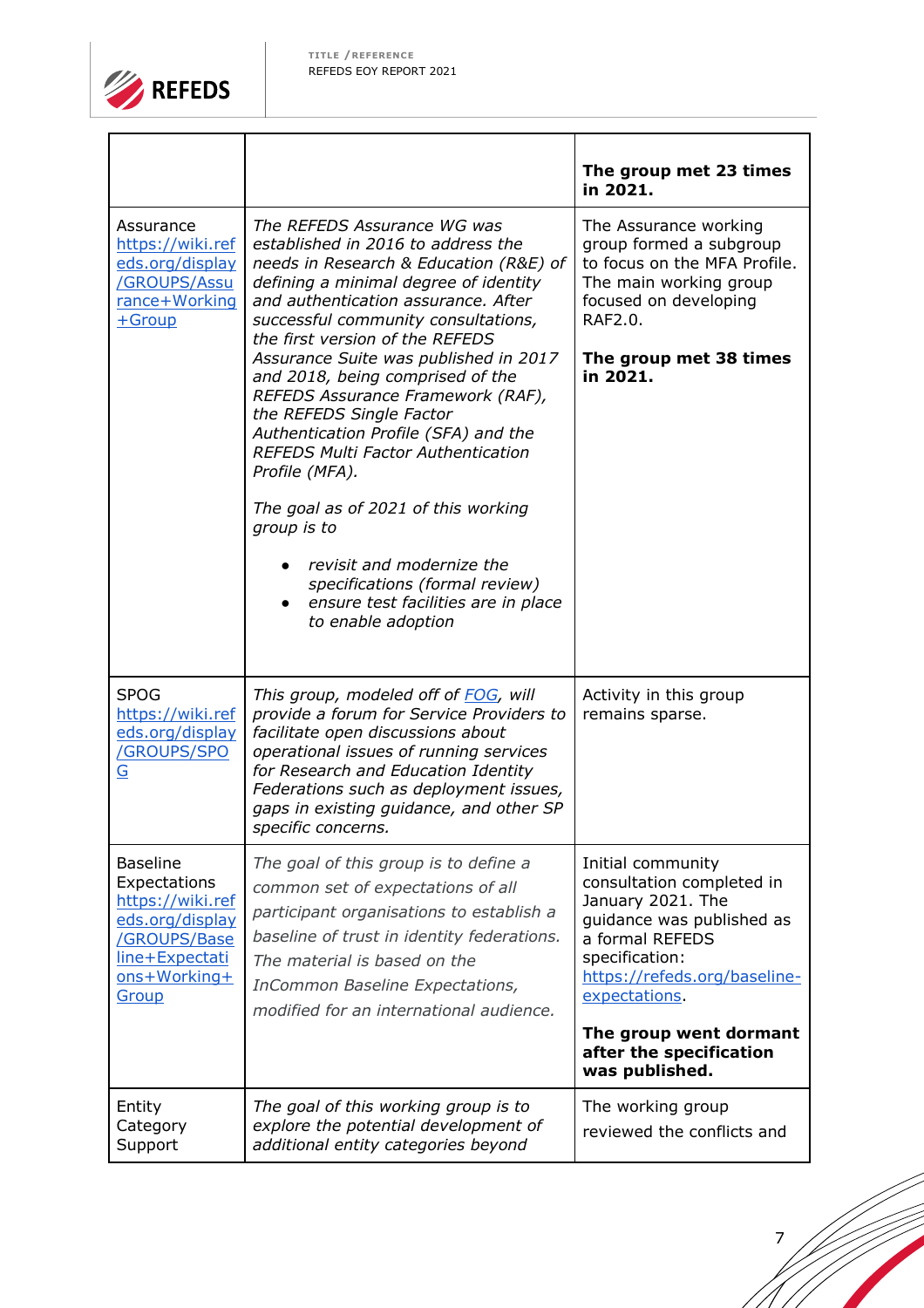

| https://wiki.ref<br>eds.org/display<br>/GROUPS/Entit<br>y+Categories+<br>Development+<br><b>Working+Grou</b><br>ք | Research & Scholarship v1 and other<br>additional categories that may arise.<br>The overaching work for this group is<br>discussed on the main REFEDS list, but<br>sub-lists will be created as needed for<br>individual work areas.<br>The current focus of the group is work<br>on a version 2 of REFEDS R&S. | challenges of the R&S<br>Entity Category and<br>proposed a complete shift<br>in how attribute release<br>should be considered.<br>Rather than a focus on the<br>type of organization<br>requesting the attribute-<br>something there was<br>ultimately no consensus<br>around-the group instead<br>looked to what attributes<br>should be released. To that<br>end, they developed the<br>Personalized Entity<br>Category, which went out<br>for consultation and was<br>published in 2021:<br>https://refeds.org/category<br>/personalized. |
|-------------------------------------------------------------------------------------------------------------------|-----------------------------------------------------------------------------------------------------------------------------------------------------------------------------------------------------------------------------------------------------------------------------------------------------------------|----------------------------------------------------------------------------------------------------------------------------------------------------------------------------------------------------------------------------------------------------------------------------------------------------------------------------------------------------------------------------------------------------------------------------------------------------------------------------------------------------------------------------------------------|
|                                                                                                                   |                                                                                                                                                                                                                                                                                                                 |                                                                                                                                                                                                                                                                                                                                                                                                                                                                                                                                              |
|                                                                                                                   |                                                                                                                                                                                                                                                                                                                 | The group met 17 times<br>in 2021.                                                                                                                                                                                                                                                                                                                                                                                                                                                                                                           |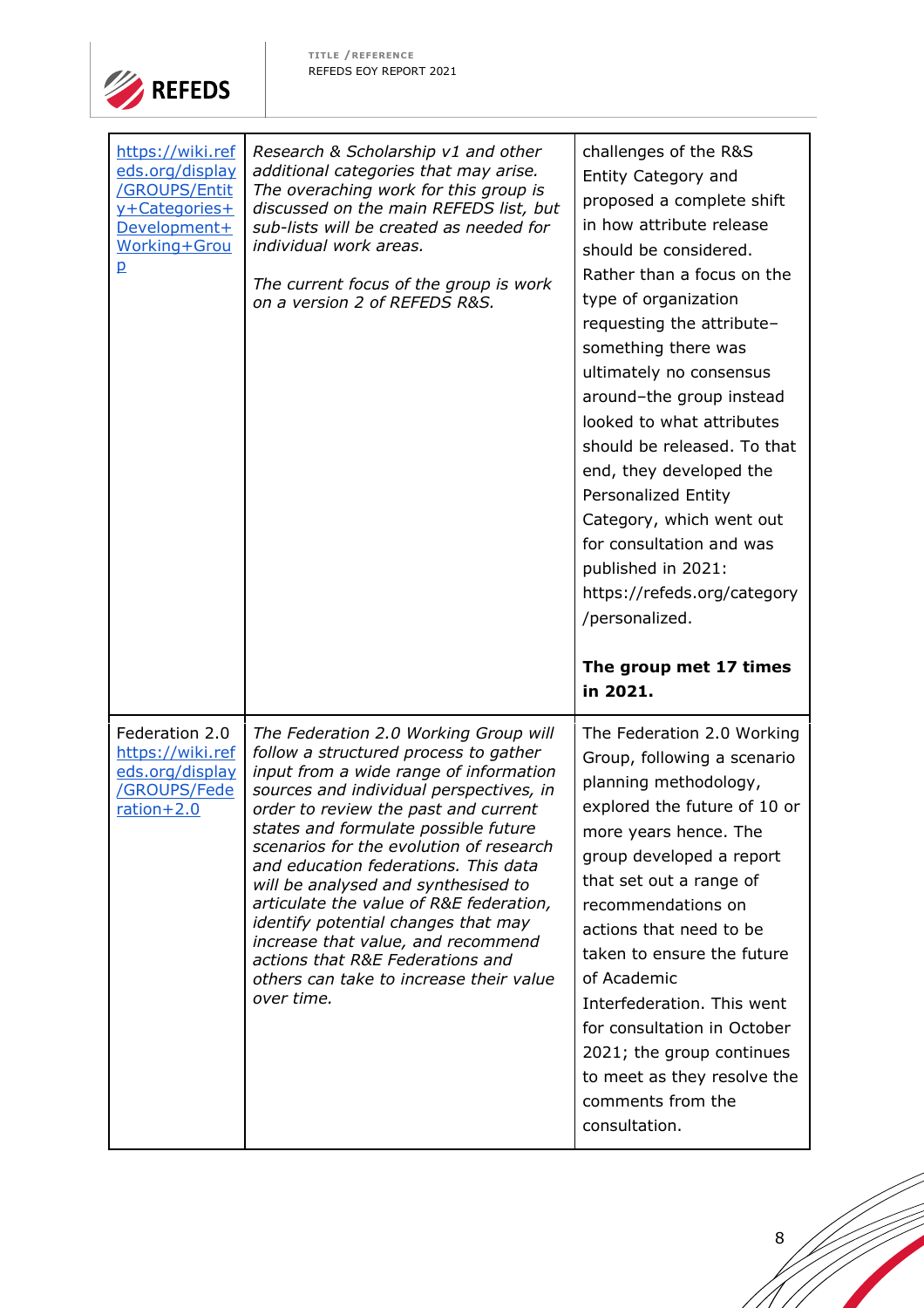

**The group met 22 times in 2021.**

### <span id="page-8-0"></span>**4.3. REF21-3: Promotion and Communication**

Despite the lack of in-person meetings, REFEDS continued its outreach and communications where possible in 2021.

REFEDS hosted a meeting adjacent to the annual Internet2/GÉANT CAMP and ACAMP meetings. [REFED 43](https://refeds.org/meetings/43rd) featured in-depth discussions on the draft REFEDS Strategic Plan, the major changes in the direction of R&S 2.0 (now the Personalized Entity Category), and identifier reassignment. ACAMP, the unconference meeting, saw sessions on SIRTFI as well as identifier reassignment:

[https://spaces.at.internet2.edu/display/ACAMP/ACAMP+2021+Home.](https://spaces.at.internet2.edu/display/ACAMP/ACAMP+2021+Home)

The REFEDS Slack channel (found in the eduGAIN Slack space) continues to be used by the community for conversation, support, and outreach. 153 individuals subscribe to that channel (an increase from 139 in 2020). The REFEDS mailing list itself has 428 subscribers (an increase of 1 from 2020).

#### <span id="page-8-1"></span>**4.4. REF21-4: Standards and Specifications**

*AIM: to provide support for the development of standards and specifications under the REFEDS banner, including coordination for pilot specification work to support implementation requirements and creating structures to ensure specification and schema sustainability.*

Three new specifications were published in 2021:

- Personalized Entity Category:<https://refeds.org/category/personalized>
- Baseline Expectations:<https://refeds.org/baseline-expectations>
- eduPerson (202111):<https://wiki.refeds.org/display/STAN/eduPerson>

The REFEDS Schema Editorial Board (SEB) hosted two subcommittees: the eduPersonAnalyticsCode subcommittee which resulted in a new eduPerson attribute, eduPersonAnalyticsTag; and voPerson2.0. The eduPerson subcommittee closed at the conclusion of the consultation process. The voPerson 2.0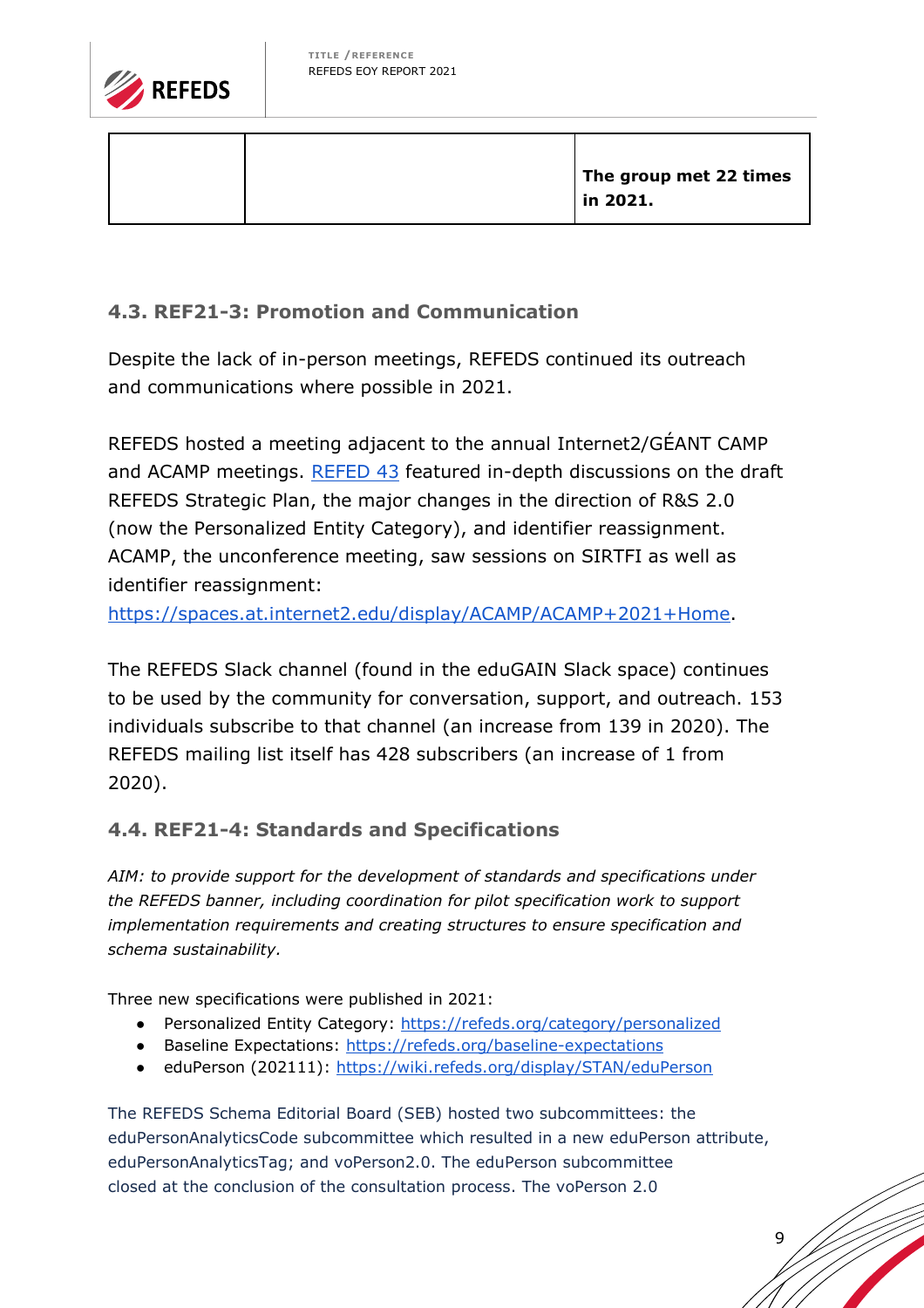

committee remains lightly active as members update the original voPerson schema.

The SEB has also spent considerable time on rethinking how to manage attribute schema. Work is underway to split existing schema into base attribute definitions and protocol-specific profiles (e.g., SAML, LDAP, OIDC). This work is expected to conclude sometime in 2022.

### 4.4.1. Consultations

REFEDS conducted six consultations in 2021:

- Federation 2.0 Report [https://wiki.refeds.org/display/CON/Consultation+-](https://wiki.refeds.org/display/CON/Consultation+-+Federation+2.0+Report) [+Federation+2.0+Report](https://wiki.refeds.org/display/CON/Consultation+-+Federation+2.0+Report)
- Baseline Expectations (consultation opened in 2020, closed in 2021) <https://wiki.refeds.org/display/CON/Consultation%3A+Baseline+Expectations>
- Personalized Entity Category [https://wiki.refeds.org/display/CON/Entity+Category+Consultation+-](https://wiki.refeds.org/display/CON/Entity+Category+Consultation+-+Personalized+Entity+Category) [+Personalized+Entity+Category](https://wiki.refeds.org/display/CON/Entity+Category+Consultation+-+Personalized+Entity+Category)
- Code of Conduct (consultation opened in 2021, closed in 2022) <https://wiki.refeds.org/display/CON/Code+of+Conduct+Consultation>
- REFEDS Strategy [https://wiki.refeds.org/display/CON/Consultation+-](https://wiki.refeds.org/display/CON/Consultation+-+REFEDS+Strategy) [+REFEDS+Strategy](https://wiki.refeds.org/display/CON/Consultation+-+REFEDS+Strategy)
- eduPersonAnalyticsID <https://wiki.refeds.org/display/CON/Consultation%3A+eduPersonAnalyticsID>

#### <span id="page-9-0"></span>**4.5. REF21-5: REFEDS Services**

*AIM: to continue to support the operation and maintenance of MET.*

2021 saw the MET codebase brought back up to full operation. An RFQ went out in February 2021, and the contract was ultimately awarded to Z1. The updated codebase is available in the REFEDS GitHub repository: <https://github.com/REFEDS/met>

### <span id="page-9-1"></span>**5. Finances**

The costs for running REFEDS in 2021 are shown below.

| <b>Description</b> | Cost (EUR) |
|--------------------|------------|
|                    |            |